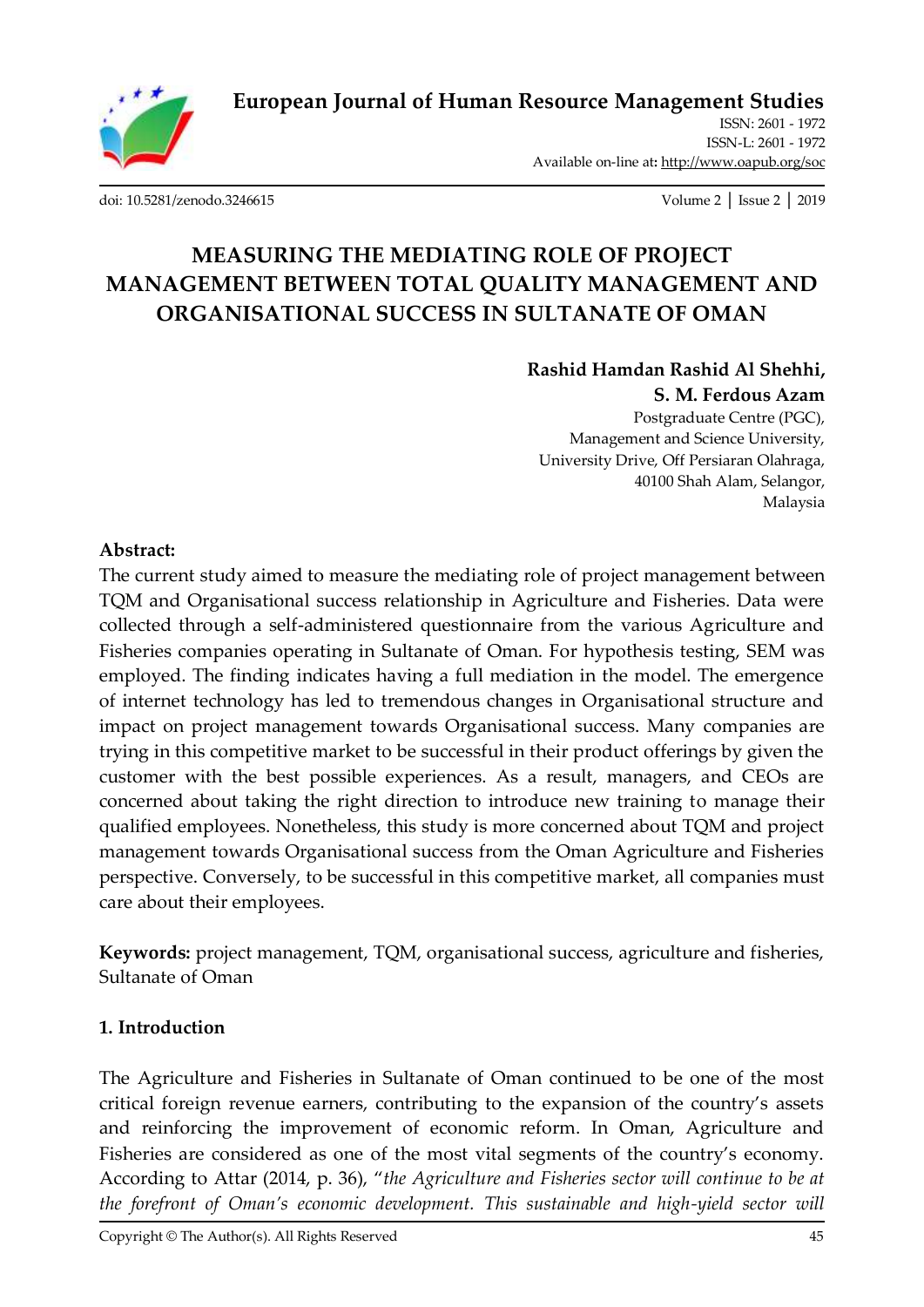*continue to drive the Oman economy, providing income and job opportunities to the people*". In this aspect, Oman has dramatically benefited from Agriculture and Fisheries (Attar, 2014). In order to cope with the ever increasing pressure of globalisation, and to remain competitive, the Oman government has consistently supported the Agriculture and Fisheries with all the available infrastructural and financial facilities at its disposals. Globally, Agriculture and Fisheries are considered as one of the fastest growing sectors due to its light weight, corrosion resistance and higher electrical conductivity (Al Suwaidi, 2014).

Besides, the scientific and technological development and accelerated economic growth today have increased the competition and challenges among Organisations at the local as well global level (Festing, Kornau & Schäfer, 2014; Azam and Moha Asri, 2015; Tham et al., 2017; Udriyah et al., 2019). The requirements of the modern era of quality and excellence have led those Organisations for possession of a unique type of human capital that is highly skilled, qualified and knowledgeable (Guthridge, Komm & Lawson, 2008). This provides a guarantee to those Organisations for their sustainability and to compete globally as the human capital is able for creativity, excellence and innovation (Haghparast et al., 2012; Haque et al., 2014; Rachmawati et al., 2019; Tarofder et al., 2019).

Globalisation and demographic changes are posing new challenges for Oman Agriculture and Fisheries that compete globally (Saadi, 2013), a dramatic theme introduced by Michaels, Handfield-Jones and Axelrod (2001). Like other countries, companies operating in Oman, the demand for qualified employees have increased, and global competition seems to be challenging in finding the quality to manage global operations (Singh & Sharma, 2015; Azam et al., 2014; Haur et al., 2017; Tarofder et al., 2017; Katukurunda et al., 2019). For most companies to extend globally, the shortage of supply of skilled and qualified human capital is a significant issue. This has warned local companies to develop their employees within their Organisation and prepare them to fill any position in the coming future (Mashood et al., 2009; Jayasuriya and Azam, 2017; Dewi et al., 2019; Nguyen et al., 2019). Therefore, many companies in Oman has created external quality programmes from hiring, acquiring and recruiting external local quality to understand the Organisation needs and to add value to the Organisation for long term (Al Suwaidi, 2014; Maghfuriyah et al., 2019; Pushpakumara et al., 2019). In the past, most companies in Oman have relied heavily on expertise and western employees to fill any position (Singh & Sharma, 2015). However, the scenario has changed. A lot of researchers and HR professional has realised the importance of project management for the modern Organisations rather than relying on the foreign expatriates to manage their human capital effectively for sustaining effectively as well as competing globally (North, 2011; De Silva et al., 2017; Kuruwitaarachchi et al., 2019; Pambreni et al., 2019).

From this fact, the investment in quality management became an essential part of the Organisations' strategies in order to be able to compete globally. Therefore, it is necessary to pay attention to the qualified human elements in contemporary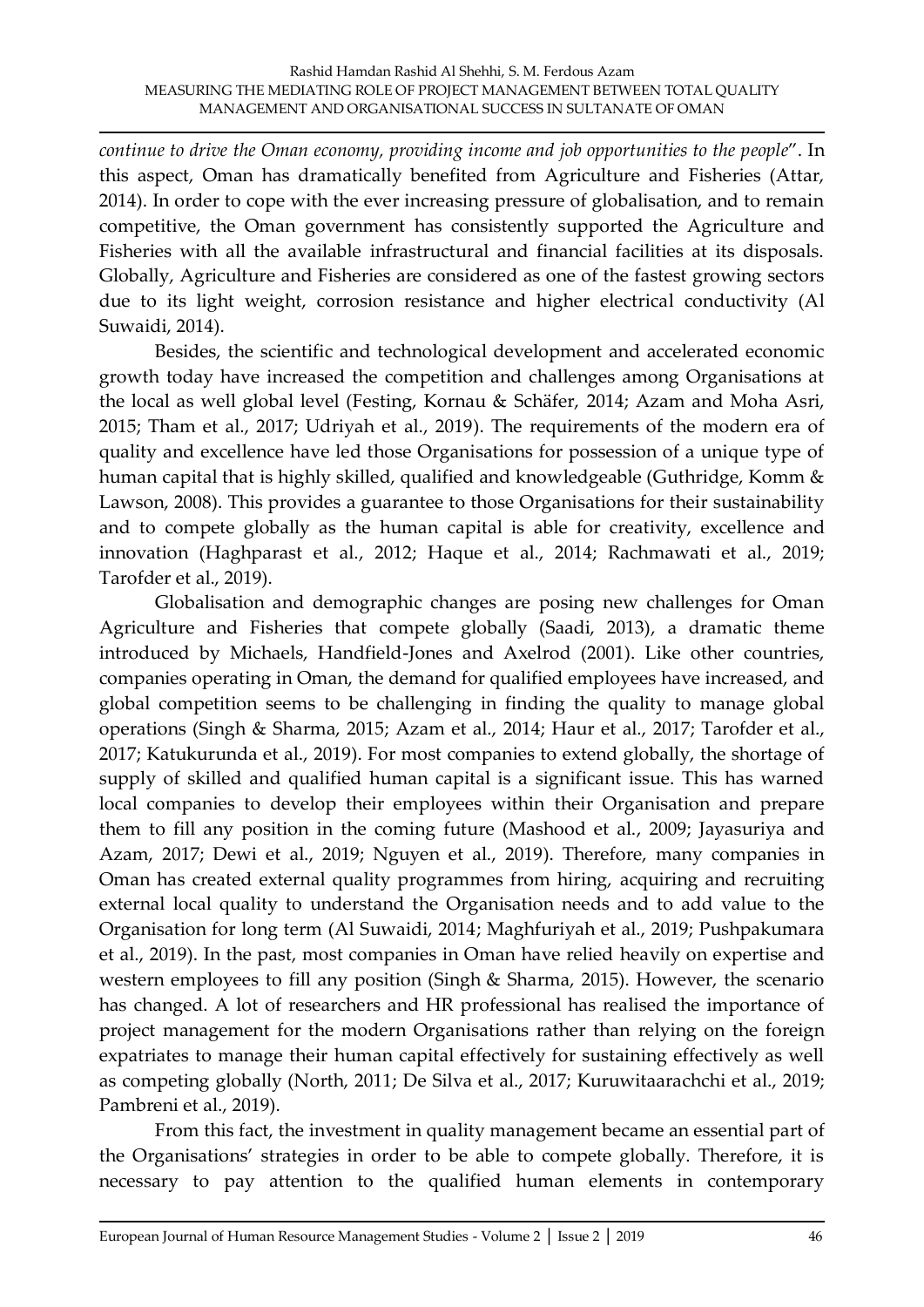Organisations as it is the most critical elements of excellence and success. Besides, changes and developments in technology and economy create new issues in the field of quality management as the Organisation alone cannot deal with these challenges without considering an investment in qualified human capital. As such, this study aims to measure the mediating role of project management between TQM and Organisational success relationship at the Agriculture and Fisheries in Oman.

# **2. Literature Review**

# **2.1 Total quality management (TQM)**

TQM has grown as the key and most integral portion of organisations. It involves mostly in the managerial functions of hiring, firing and payroll. Thus, it deals with employees' satisfaction and legal compliance (Noe et al., 2010). According to Boxall and Purcell (2008), TQM can be defined as "*All those activities associated with the management of people in firms."* (p. 5). Also, Noe et al. (2010) defined TQM as "a philosophy, policy, system and practices that can affect the behaviour, attitudes and performance of employees."

The elements of TQM practice includes hiring and firing of employees, training activities to develop employees' efficiency, promotion, working conditions, fringe benefits and salary. Cania (2014) investigated the relationship between Organisational work environments and job satisfaction and found that Organisational work environments have a greater influence on employee commitment which tent for higher job satisfaction level among workers. Additionally, Deb (2006) showed that there is a positive relationship between job satisfaction and communication within the Organisation towards employee commitment. Thus, in order to improve employee's productivity and performance, communication among the Organisation is essential which will increase teamwork (Downs & Swailes, 2013). Other research related to decision making and the relation with job satisfaction and the research found there are positive relationships between these two variables of decision making and job satisfaction (Boxall & Macky, 2014). Moreover, based on research conducted by Cappelli (2008), it was found that motivator and hygiene and salary, co-worker, and promotion are parts of important area affecting job satisfaction.

# **2.2 Organisational Success**

Organisational success refers to how the company or organisation is doing in terms of the current business market. However, having an efficient performance, the organisation can be successful for profit making. The human management process is vital for an organisation, and employee motivation also can be generated because of the right selection of quality management (Iqbal et al., 2013). For the high and expected success, as it is told earlier, quality management is the root of everything. For Agriculture and Fisheries, yet this is not a sufficient circumstance for effective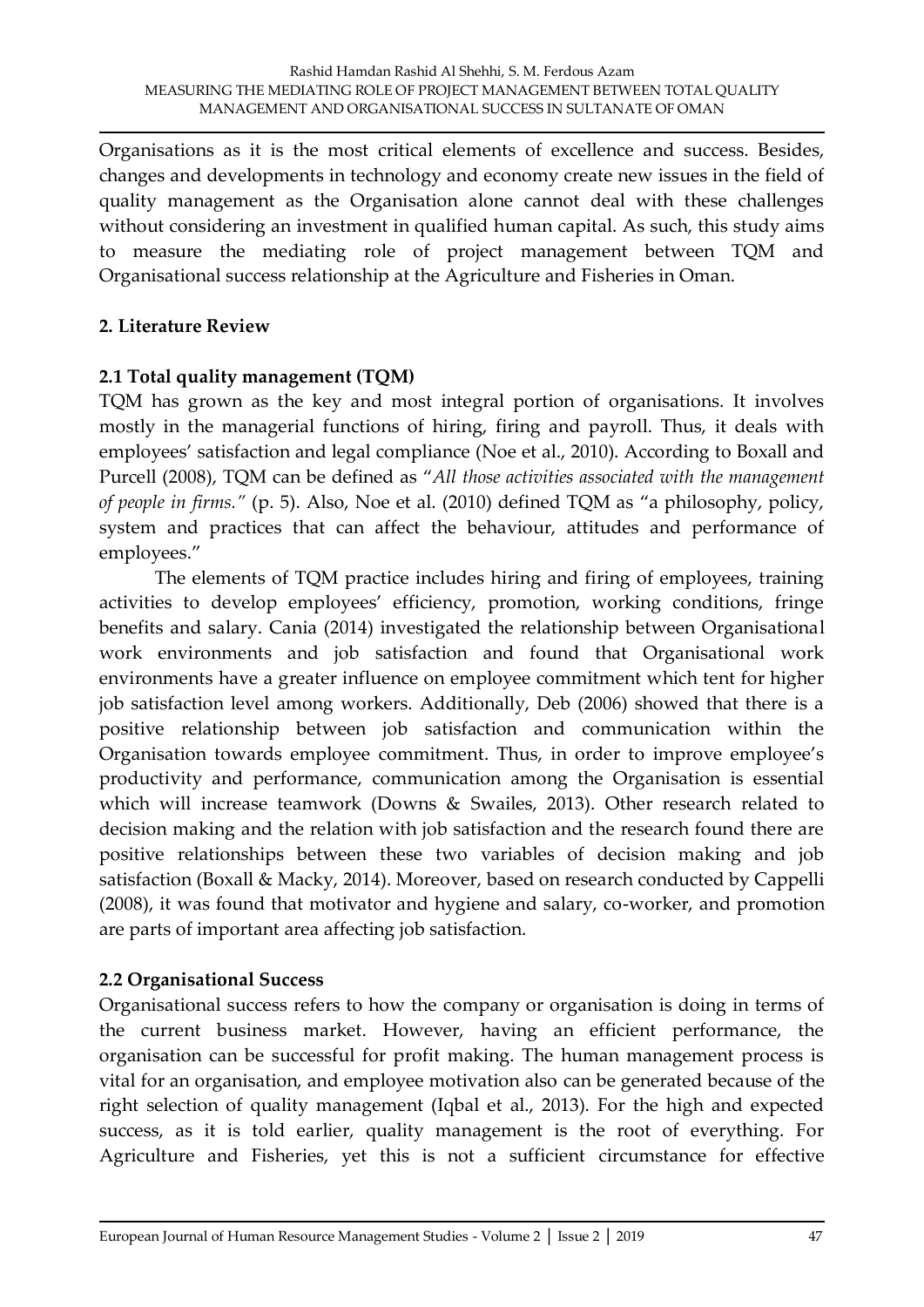performance. This system by the managers and employees is the most vital concern with any organisational performance management system (Mohamad & Lo, 2009).

Concentrating towards the success and the whole process of performance management, Agriculture and Fisheries can claim that, organisational success is all about perfection, growth, harmonisation, improvement in terms of technology, competitive advantage to articulate perceive value for the customer along with economic value creation (Leopold & Harris, 2009). However, the extent of success is vast for the industry standpoint that is the reason for an enterprise to the observed performance management system (Cokins, 2009). Agriculture and Fisheries view success as effective management and a solid understanding of the recital sphere of influence relative to other companies, which may explain as comprehending the responsibilities and of their job description with the organisation (Robert, 2003).

The organisation's abilities to form a centre of consideration, growth and progress, attracting and developing are a vital part of any organisation. Therefore, it is crucially important and comprehends that for the success of any organisation focusing on total quality management is essential (Leopold & Harris, 2009; Longenecker & Fink, 2011; 2012).

#### **2.3 Project management (PM)**

According to Lewis and Heckman (2006), project management is interchangeably used with other terms such as "succession management", "quality strategy" and "human planning". As a basis, project management is concerned with effective employee project management. Differences of terms provided in the literature somehow have a sharp contrast in the definition of project management, either on the processes or decision alternatives (Guthridge et al., 2008). Qualified individuals are considered to deliver and perform or believed to have to deliver on higher contribution to the Organisation compared with other employees, in whatever position or sector in any industry (Vaiman et al., 2012). The quality possesses by the individual are considered obsolete and could not acquire by others easily or require more monetary investment and time to develop an individual with specific quality (Downs & Swailes, 2013).

In many companies, there are many opportunities and areas for project management development. The skills and expertise of employees who are experts in their particular area are deemed significant for enhancing project management (Danish & Usman, 2010). Among the factors that influence the construction of quality among individuals are the leadership based gender, practices of gendered speech and personal attractiveness (Downs & Swailes, 2013). Several key individuals must be involved in ensuring the flowing of knowledge in Agriculture and Fisheries (Whelan et al. 2010). By useful knowledge determinants, Agriculture and Fisheries can develop individual or groups that are qualified in a specific area of knowledge. The steps have been taken by the Oman government as well as the local companies in Oman by sending staffs to various training locally and overseas (Mashood et al., 2009). By doing such steps, the pool of quality is a specific area of knowledge can be created and enhanced further.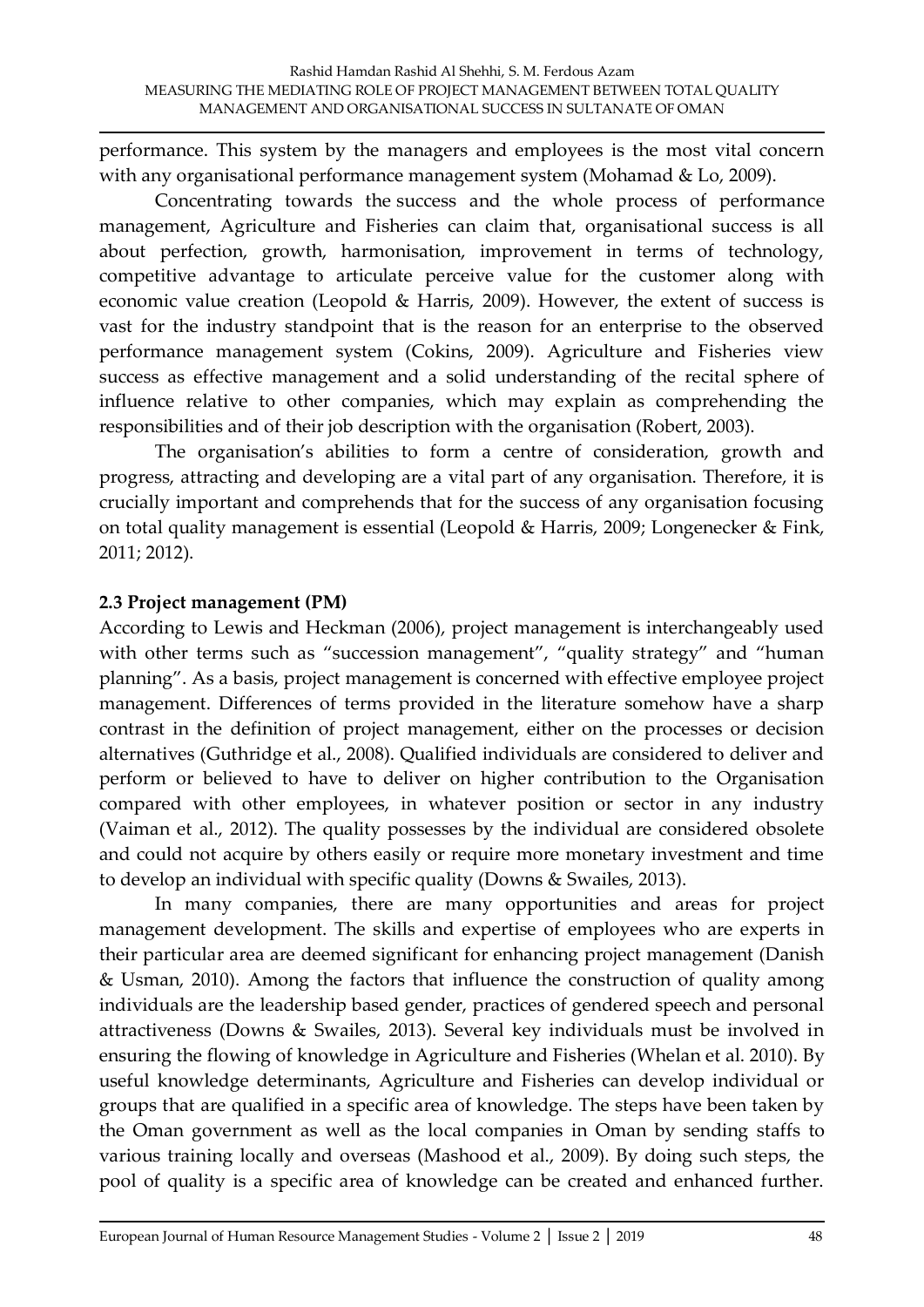Many employees have benefited by these initiatives which altogether can elevate the status of Oman as the hub for Agriculture and Fisheries in the Arab region (Al Suwaidi, 2014). Therefore, project management in Agriculture and Fisheries can contribute to the country's economic development.

Effective Project management (TM) can help an Organisation to accumulate core quality, build corporate intelligence and gain a competitive edge (Maloney, 1997). Organisations are fast adopting TM to harvest the benefit of internal and external quality, made possible by the availability of new information technology and communication tools, primarily upon the evolution of internet area. However, TM is not just a tool, and the implementation of TM does not stop upon completion of the User Acceptance sign-off. The next challenges in TM are how to improve quality sharing and collaboration among the many quality contributors in the Organisation. Bailey, Madden, Alfes, Shantz and Soane (2017) explain how Organisations seek to manage the meaningfulness employees experience through strategies focused on job design, leadership, TQM and culture. Employees can respond positively to employers' strategies aimed at raising their level of experienced meaningfulness when they are felt to be authentic (Krishnana & Scullion, 2017). However, when meaningfulness is lacking, or employees perceive that the employer is seeking to manipulate their meaningfulness for performative intent, then the response of employees can be to engage in "existential labour" strategies with the potential for harmful consequences for individuals and Organisations (Glaister et al., 2017). Moreover, this study will test the following hypothesises in the Agriculture and Fisheries context in Oman.

H1: There is a significant positive relationship between TQM and organisational success.

H2: There is a significant positive relationship between TQM and TM.

H3: There is a significant positive relationship between TM and organisational success.

H4: There is a significant positive relationship between the TQM and organisational success mediated by TM.

# **3. Methodology**

In this study, phase one was exploratory research type while phase two has been identified as descriptive. Each of these types has distinct and complementary roles to play in this research. Exploratory research focuses on primary or secondary data. The main sources of the exploratory research were academic journals, books and other printed as well as online materials. This study employed a survey method for some reasons such as to get a holistic perception of respondent and to know the actual scenario of Agriculture and Fisheries. These can be related to lower operational costs, minimisation of possible researcher's bias, and maximisation of the possibility of a higher degree of objectivity and usefulness for hypotheses testing. The unit of analysis was based on the organisation. Data were collected through a self-administered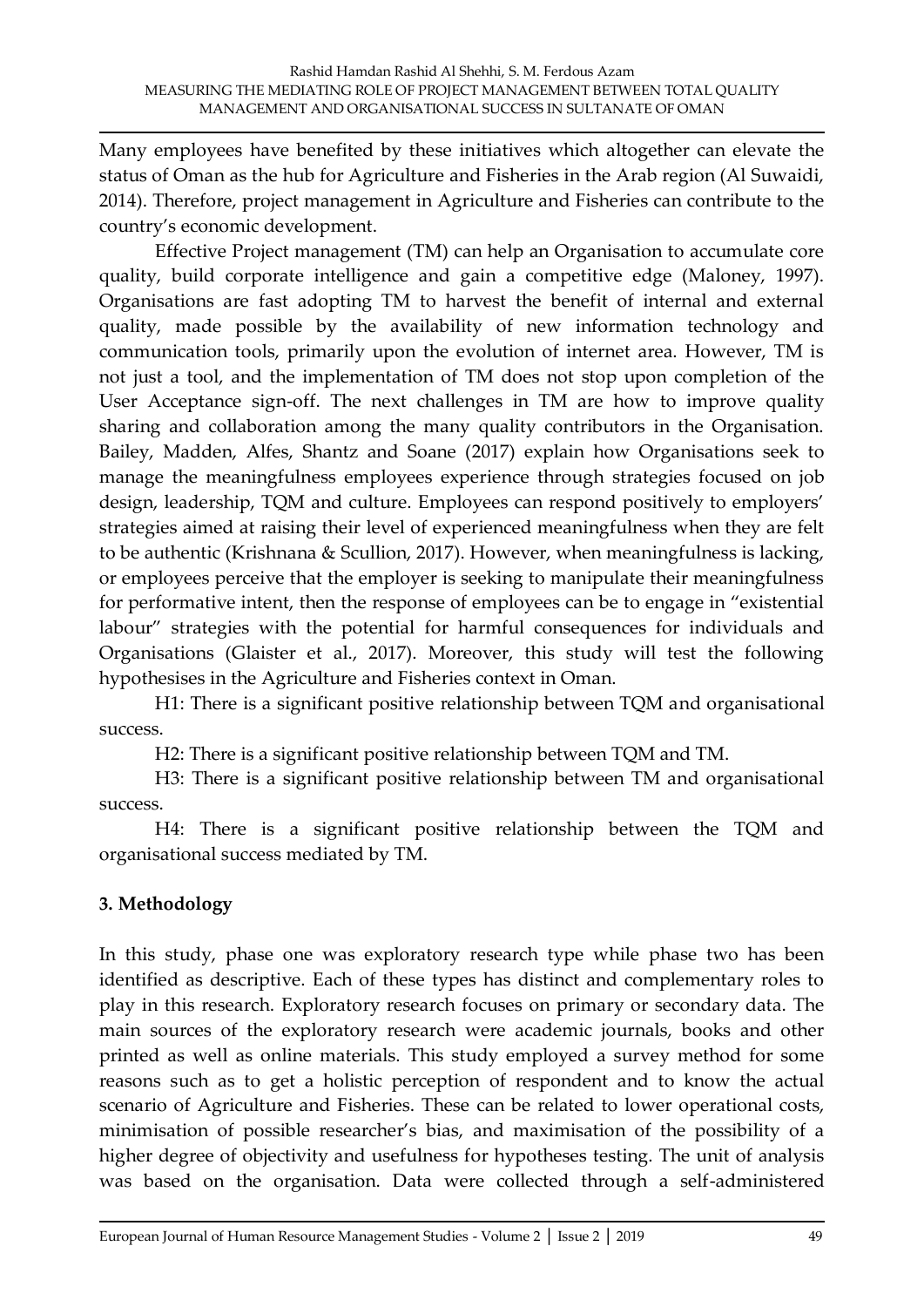questionnaire from the various Agriculture and Fisheries companies operating in Oman. The respondents for this study were the employees working at various Agriculture and Fisheries companies in Oman. A total of 300 questionnaires were randomly distributed out of which 242 returned questionnaires were found valid for further analysis.

Beside, classification of Agriculture and Fisheries workforce can be divided into different categories. The first category consists of employees who are experienced and working for a minimum of ten years. The second category consists of middle managers who are experienced in more than five years. The third category consists of people whose experience must be not less than three years. Finally, the last category consists of people whose experience must be no more than three years. In this study, data analysis was done in four stages. In the first stage, the collected data were coded and entered into SPSS worksheet. Stage two involves testing validity, reliability and exploratory factor analysis (EFA) using SPSS. In stage three, further statistical tests were conducted; such as confirmatory factor analysis (CFA), reliability, and validity using Amos. The last stage employed SEM for the model and hypotheses testing.

#### **4. Results and Discussion**

To test the proposed theoretical model hypothesised in this study, Structural Equation Modelling (SEM) was employed. For the assessment of the structural path relationships among the identified variables for this study, three distinct criteria have been applied based on the suggestions provided by many scholars (Byrne, 2016; Hair et at., 2010; Kline, 2015). A proposed model has been compared with the null model holding the assumption that no relationship exists between the important measures. Figure 1 illustrates the Goodness of Fit (GOF) values that have been attained from the SEM model for this study. It indicates that the fitness index for the SEM model is achieved [Absolute fit (RMSEA) = .079, Incremental fit (CFI) = .961, (GFI) = .953; and Parsimonious fit (ChiSq/df) = 3.114].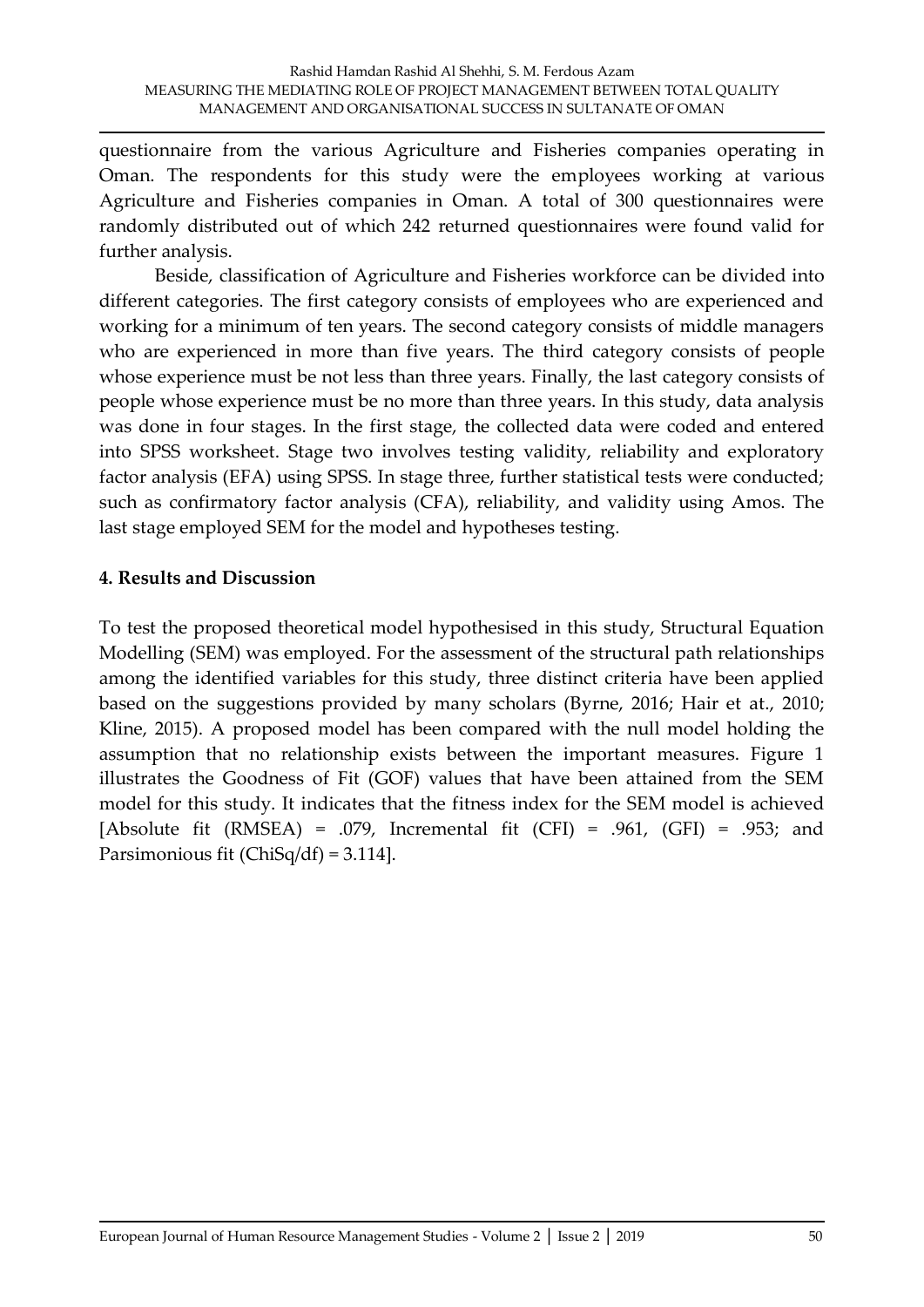#### Rashid Hamdan Rashid Al Shehhi, S. M. Ferdous Azam MEASURING THE MEDIATING ROLE OF PROJECT MANAGEMENT BETWEEN TOTAL QUALITY MANAGEMENT AND ORGANISATIONAL SUCCESS IN SULTANATE OF OMAN



**Figure 1:** Revised Structural Model

For the overall model as a whole, the statistical result indicates a good fit. The complete model inclusive of the hypothesised paths is illustrated in Figure 1 and Table 1. From the model, it can be seen that all the variables uphold a positive significance.

|                             |                                      | Estimate | S.E. | C.R.   |     |
|-----------------------------|--------------------------------------|----------|------|--------|-----|
| Project management (TM)     | $\leftarrow$ TOM                     | .374     | .075 | 10.268 | *** |
| Organisational Success (OS) | $\leftarrow$ TOM                     | .342     | .087 | .760   | *** |
| Organisational Success (OS) | $\leftarrow$ Project management (TM) | .530     | 110  | 1.635  | *** |

**Table 1:** Hypothesis Testing

According to Byrne (2016), before testing the mediation between the constructs, the researchers first need to check if all the relationships among the constructs are statistically significant (TQM  $\rightarrow$  OS, TQM  $\rightarrow$  TM, and TM  $\rightarrow$  OS). If all the relationship is statistically significant, then it can be assumed that there is a partial mediation occurs. However, if any of the relationships are not statistically significant, then it can be assumed that there is a full mediation. Therefore, no further tests are required.

In this case, to confirm the types of mediation (full or partial mediation), this study has tested the relationship presented in Figure 1 and Table 1. It can be observed that the path coefficient between TQM and organisational success is positive 0.37. The path coefficient between TQM and project management is also positive 0.34. Finally, the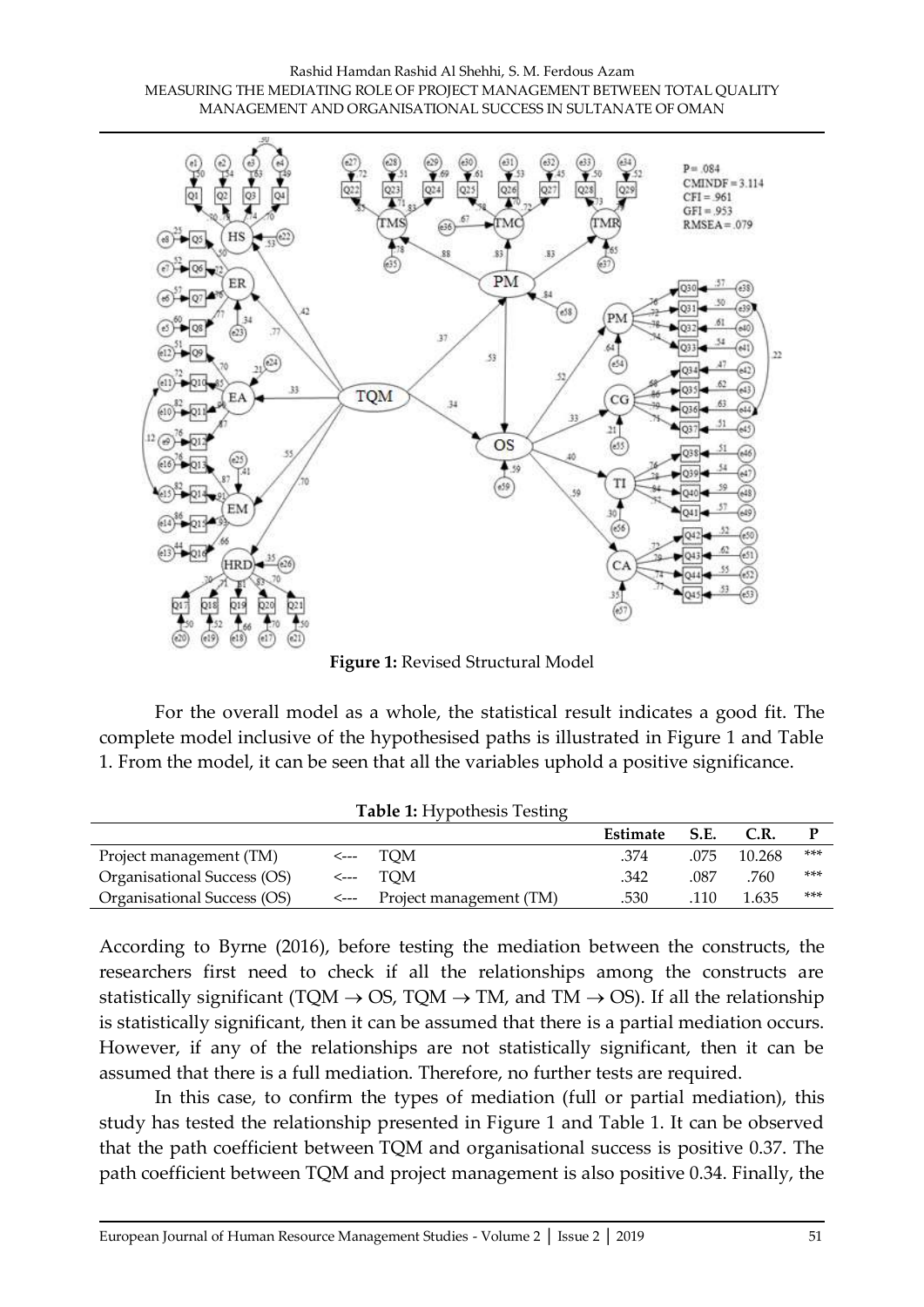path coefficient between project management and Organisational success is also positive 0.53. Hence, this indicates having a full mediation in the model.

Past studies conducted on the relationship between TQM and organisational success has found a significant positive relationship between these two variables (e.g. Alagaraja, 2013; Huselid, 2011; Sheehan, 2014; Silva, 2014). Besides, studies conducted on the relationship between TQM and project management have also found a significant positive relationship between these variables (e.g. Boxall & Macky, 2014; Dearden et al., 2006; Nankervis et al., 2009; Raj & Kothai, 2014; Wright et al., 2005; Yeung & Berman, 1997). Adding to this, this study was intended to test the mediating role of project management between TQM and organisational success in the Oman Agriculture and Fisheries context; thus, significantly contributes to the body of knowledge.

# **5. Conclusion**

This study also highlighted that TQM and project management strongly influence organisational success. It should be noted that these elements and success are interlinked variables and these are counted as the critical factors in moving the organisation forward (Tham et al., 2017; Udriyah et al., 2019). If the employee attitude and behaviour towards the organisation is not positive, the outcome cannot be positive. Appropriate job training motivates employees towards increased productivity where both the employees and the employers share the results.

On the other hand, the emergence of internet technology has led to tremendous changes in Organisational structure and impact on project management towards Organisational success. Many companies are trying in this competitive market to be successful in their product offerings by given the customer with the best possible experiences. As a result, managers, and CEOs are concerned about taking the right direction to introduce new training to manage their qualified employees. Nonetheless, this study is more concerned about TQM and project management towards Organisational success from the Oman Agriculture and Fisheries perspective. Conversely, to be successful in this competitive market, all companies must care about their employees.

Due to limited scholarly literature available from the Agriculture and Fisheries perspective, this research started with reviewing the current literature on TQM and project management and their role in organisational success. From there, this research narrowed down to specific TQM and project management issues related to Agriculture and Fisheries which was the primary purpose of this research. In the process of doing so, this research has explored that although that project management is a subset of the TQM process. Moreover, active management will lead towards organisational success. This also helps to bridge the gap in the existing literature, because empirical evidence is limited in the context of Oman in this particular field.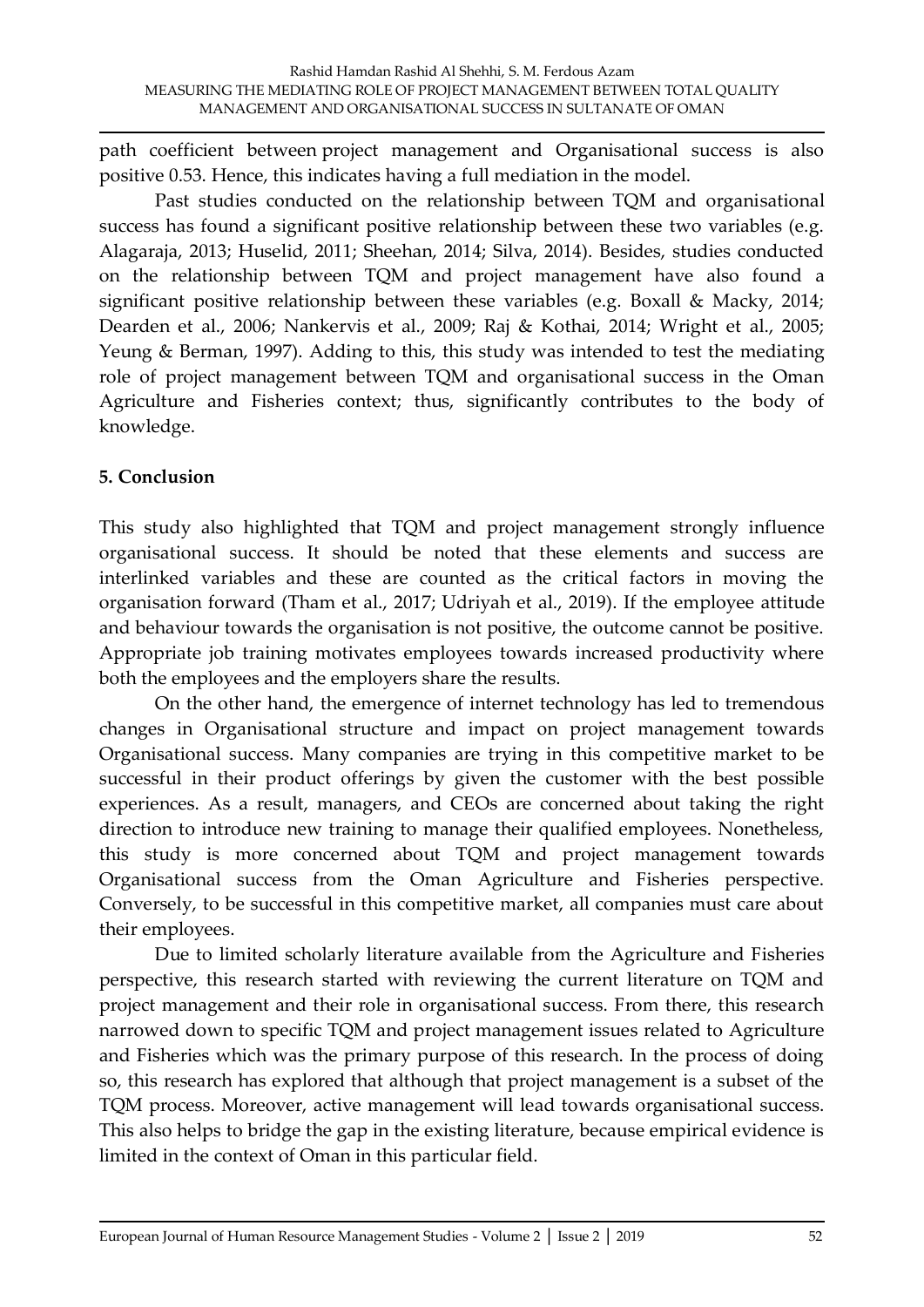Therefore, a proper and effective TQM practice can aid in stimulating favourable employee outcomes which in turn, enriches the in-role and extra-role behaviour of the employees. The impact or influence of effective management on employee's motivation and job satisfaction is long passed a debate as there are clear evidence and many practical examples that have proven that without effective HR policies; companies and the employees will be having a tough time managing their employees for better productivity.

#### **References**

- Al Suwaidi, N. R. (2014). *Training in the UAE Context of Project management Initiatives: A Semi-Government Organisation Case Study*. Masters dissertation, The British University in Dubai.
- Alagaraja, M. (2013). HRD and TQM Perspectives on Organisational Performance: A Review of Literature. *Quality management Development Review, 12*(2), 117-143.
- Attar, W. A. (2014). *Global and regional Agriculture and Fisheries markets managing growth, competition and oversupply: The Middle East as an emerging hub*. Paper presented at the Platts Agriculture and Fisheries Symposium, 12 - 14 January, Fort Lauderdale, Florida, USA.
- Azam, S. M. F. and Moha Asri A., (2015)."Differential Roles between Owner and Manager in Financial Practice That Contributes to Business Success: An Analysis On Malaysian Small Business", *Academic Journal of Interdisciplinary Studies*, 4 (1 S2): 123-134
- Azam, S. M. F., Haque, A., Sarwar, A. and Anwar, N. (2014), "Training Program Effectiveness of Service Initiators: Measuring Perception of Female Employees of Bank Using Logistic Approach", *Asian Research Journal of Business Management,* 1 (2): 98-108
- Bailey, C., Madden, A., Alfes, K., Shantz, A., & Soane, E. (2017). The mismanaged soul: Existential labour and the erosion of meaningful work. *Total quality management Review, 27*(3), 416-430.
- Boxall, P. & Purcell, P. (2008). *Strategy and quality management*. (2nded.). Basingstoke: Palgrave Macmillan.
- Boxall, P., & Macky, K. (2014). High-involvement work processes, work intensification and employee well-being. *Work Employment & Society*, June 12.
- Byrne, B. M. (2016). *Structural Equation Modelling with AMOS: Basic Concepts, Applications, and Programming* (3rd ed.). New York: Routledge.
- Cania, L. (2014). The Impact of Strategic Total quality management Organisational Performance. *Economia. Seria Management, 17*(2), 373-383.
- Cappelli, P. (2008). *Quality on Demand – Managing Quality in an Age of Uncertainty*. Harvard Business Press.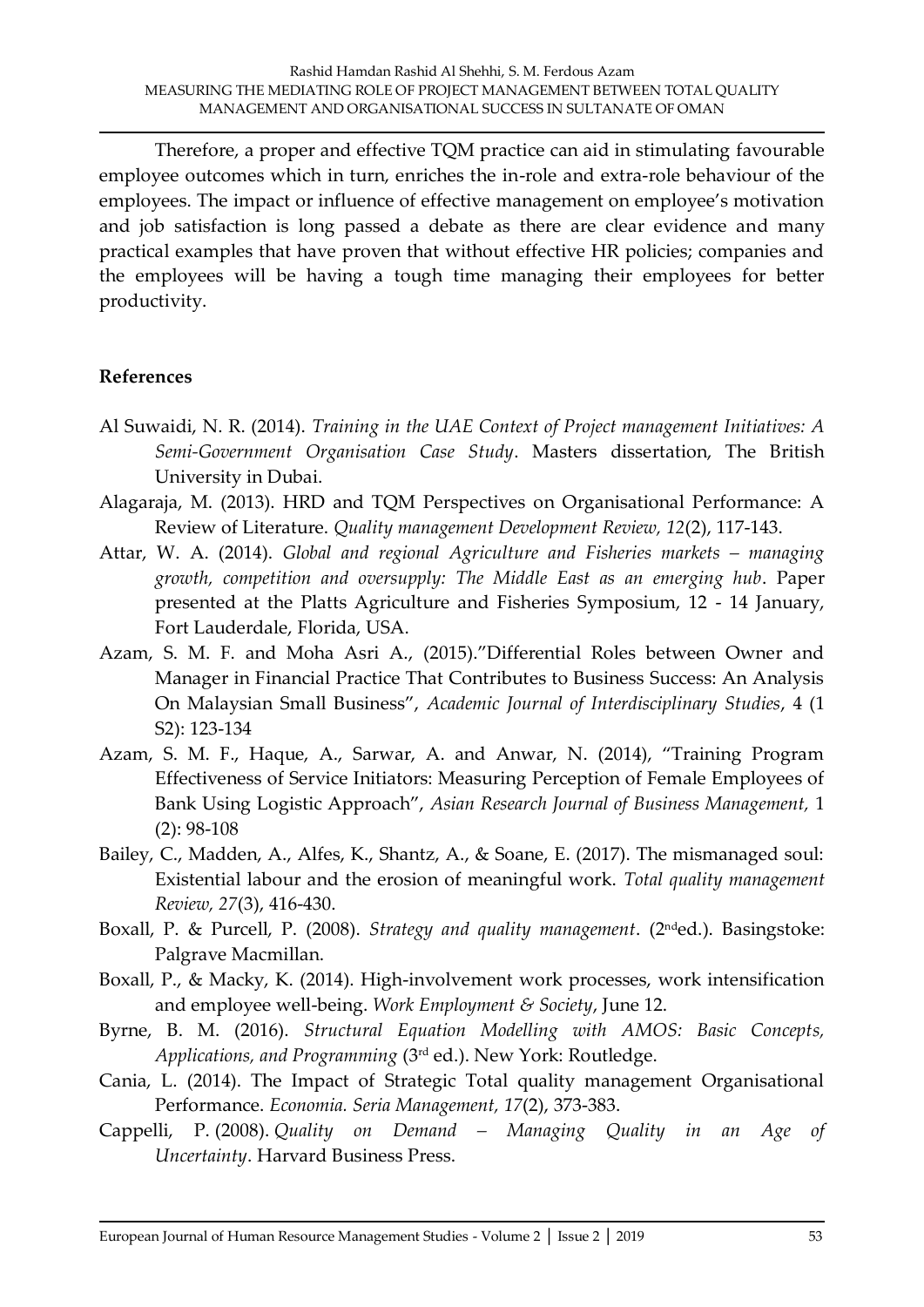- Cokins, G. (2009). *Performance Management: Integrating Strategy Execution, Methodologies, Risk, and Analytics*. New York: John Wiley and Sons, Inc.
- Danish, R. Q., & Usman, A. (2010). Impact of Reward and Recognition on Job Satisfaction and Motivation: An Empirical Study from Pakistan. *International Journal of Business and Management*, 159-167.
- De Silva, A. D. A., Khatibi, A. and Azam, S. M. F. (2017). Do the Demographic Differences Manifest in Motivation to Learn Science and Impact on Science Performance? Evidence from Sri Lanka, *International Journal of Science and Mathematics Education*, 16(S1), 47–67
- Dearden, L., Reed, H., & Van Reenen, J. (2006). The Impact of Training on Productivity and Wages: Evidence from British Panel Data. *Oxford Bulletin of Economics and Statistics 68*(4), 397-421.
- Deb, T. (2006). *Strategic Approach to Quality Management: Concept, Tools & Application*. New Delhi: Atlantic Publishers & Distributors.
- Dewi, N, Azam, S. M. F. and Yusoff, S. K. M. (2019). Factors influencing the information quality of local government financial statement and financial accountability, *Management Science Letters*, 9 (9): 1373-1384
- Downs, Y., & Swailes, S. (2013). A capability approach to Organisational project management. *Quality management Development International*, *16*(12), 267–281.
- Festing, M., Kornau, A., & Schäfer, L. (2014). Think quality think male? A comparative case study analysis of gender inclusion in project management practices in the German media industry. *The International Journal of Quality management Management*, *26*(12), 707–732.
- Gherbal, N., Shibani, A., Saidani, M., &Sagoo, A. (2012). *Critical Success Factors of Implementing Total Quality Management in Libyan Organisations*. Proceedings of the 2012 International Conference on Industrial Engineering and Operations Management Istanbul (pp. 80-89), Turkey, July 3 – 6, 2012.
- Glaister, A. J., Aydin, G. K., Demirbag, M., & Tatoglu, E. (2017). TQM and Performance – The Role of Project management as a Transmission Mechanism in an Emerging Market Context. *Total quality management journal* (In Press).
- Guthridge, M., Komm, A. B., & Lawson, E. (2008). Making quality a strategic priority. *McKinsey Quarterly*, *1*(11), 3-6.
- Haghparast, S., Moharamzadeh, M., & Mohamadzadeh, H. (2012). The relationship between project management and Organisational success. *International Research Journal of Applied and Basic Sciences, 3*(12), 2424-2430.
- Hair, J. F., Black, W. C., Babin, B. J., & Anderson, R. E. (2010). *Multivariate Data Analysis: A Global Perspective* (7th Global ed.). Upper Saddle River: Pearson Prentice-Hall.
- Haque A., Sarwar, A., Azam, S. M. F. and Yasmin, F. (2014), "Total Quality Management Practices in the Islamic Banking Industry: Comparison between Bangladesh and Malaysian Islamic Bank", *International Journal of Ethics in Social Sciences,* 2 (1): 5-18.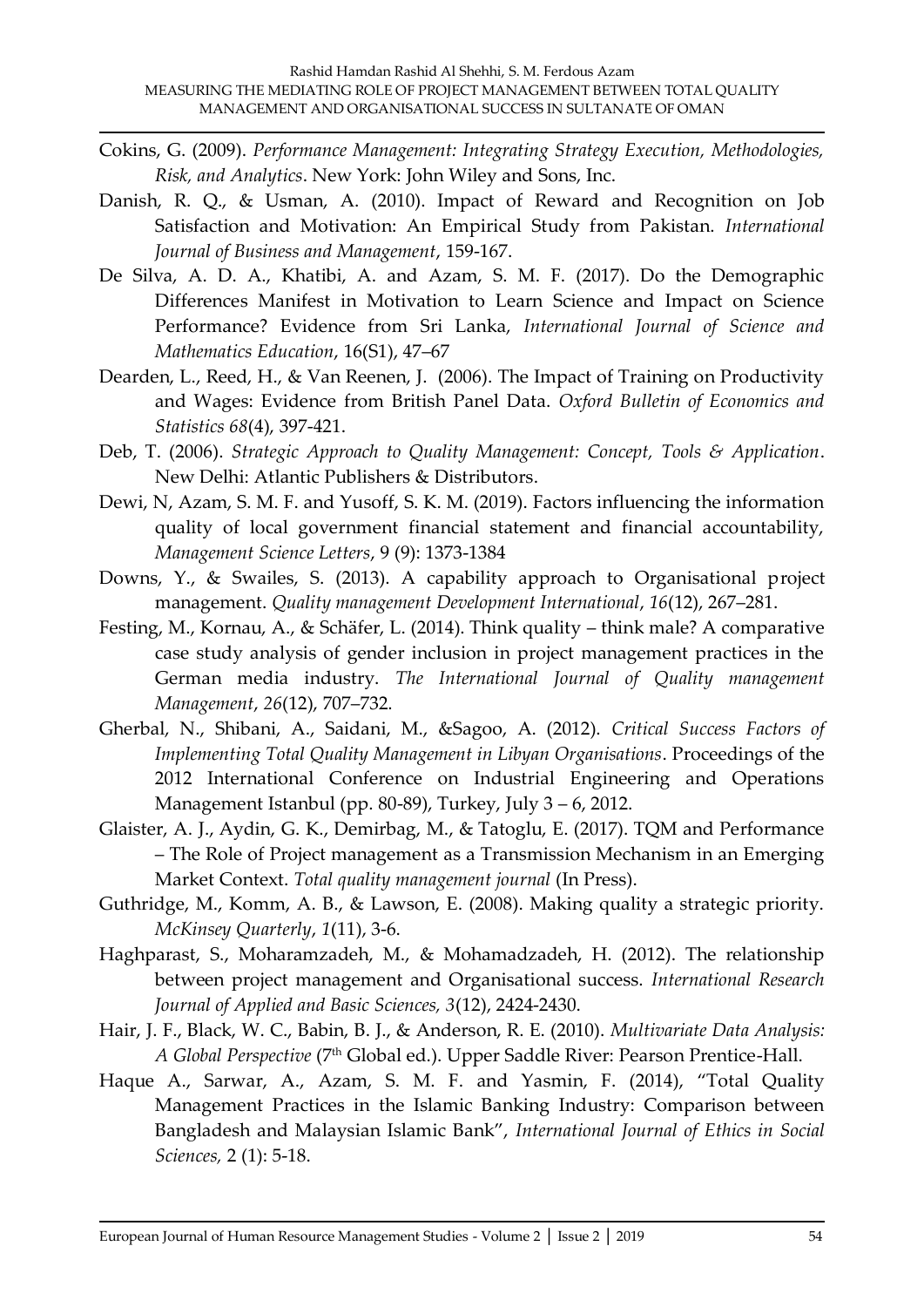- Haur, C. H., Khatibi, A. and Azam, S. M. F. (2017), "Antecedents of Consumers' Perception towards Online Advertising in Malaysia: The Structure Equation Modeling Approach", *European Journal of Management and Marketing Studies*, 2 (3): 15-30
- Huselid, M. A. (2011). The impact of total quality management practices on turnover, productivity, and corporate financial performance. *Academy of Management Journal, 38*(3), 635-672.
- Iqbal, S., Qureshi, T. M., Khan, M. A., & Hijazi, S. T. (2013). Project management is not old wine in a new bottle. *African Journal of Business Management, 7*(35), 3609-3619.
- Jayasuriya, N. A. and Azam, S. M. F. (2017). *International Review of Management and Marketing*, 7(5), 178-183.
- Katukurunda, K. G. W. K., Yajid, S. M. A, Khatibi, A. and Azam, S. M. F. (2019). Students' Satisfaction towards Biosystems Technology; Does Programme Quality Matters? (Evidence From Sri Lankan Perspectives), *European Journal of Open Education and E-learning Studies*, 3 (2): 174-190
- Kline, R. B. (2015). *Principles and Practice of Structural Equation Modelling* (4<sup>th</sup> ed.). New York: The Guilford Press.
- Krishnana, T. N., & Scullion, H. (2017). Project management and dynamic view of quality in small and medium enterprises. *Total quality management Review, 27*(3), 431-441.
- Kuruwitaarachchi, N., Yajid, S. M. A, Khatibi, A. and Azam, S. M. F. (2019). Enhance the use of Internet Based Advanced Communication Technologies in Small and Medium Scale Enterprises in Sri Lanka, *European Journal of Social Sciences Studies*, 3 (2): 44-57
- Leopold, J., & Harris, L. (2009). *Strategic Managing of Quality Management* (2nd ed.). Harlow: Pearson Education.
- Lewis, R. E., & Heckman, R. J. (2006). Project management: A critical review. *Total quality management Review*, *16*, 139-154.
- Longenecker, C. O., & Fink, L. S. (2011). The new TQM reality: HR leadership in trying economic times. *HR Advisor Journal, 3*(4), 19-28.
- Longenecker, C. O., & Fink, L. S. (2012). Breaching the barriers to creating humanresource management value: an executives' guide. *Effective Executive Journal, 15*(2), 39-52.
- Maghfuriyah, A., Azam, S. M. F. and Shukri, S. (2019). Market Structure and Islamic Banking Performance in Indonesia: An Error Correction Model, *Management Science Letters*, 9 (9): 1407-1418
- Maloney, W. F. (1997). Strategic planning for total quality management in construction. *Journal of Management in Engineering, 13*(3), 49-56.
- Mashood, N., Verhoeven, H., & Chansarkar, B. (2009). *Emiratisation, Omanisation and Saudisation*. Available at: [http://wbiconpro.com/17.%20HelenUAE.pdf.](http://wbiconpro.com/17.%20HelenUAE.pdf)
- Michaels, E., Handfield-Jones, H., & Axelrod, B. (2001). *The War for Quality*. Boston, MA: Harvard Business Press.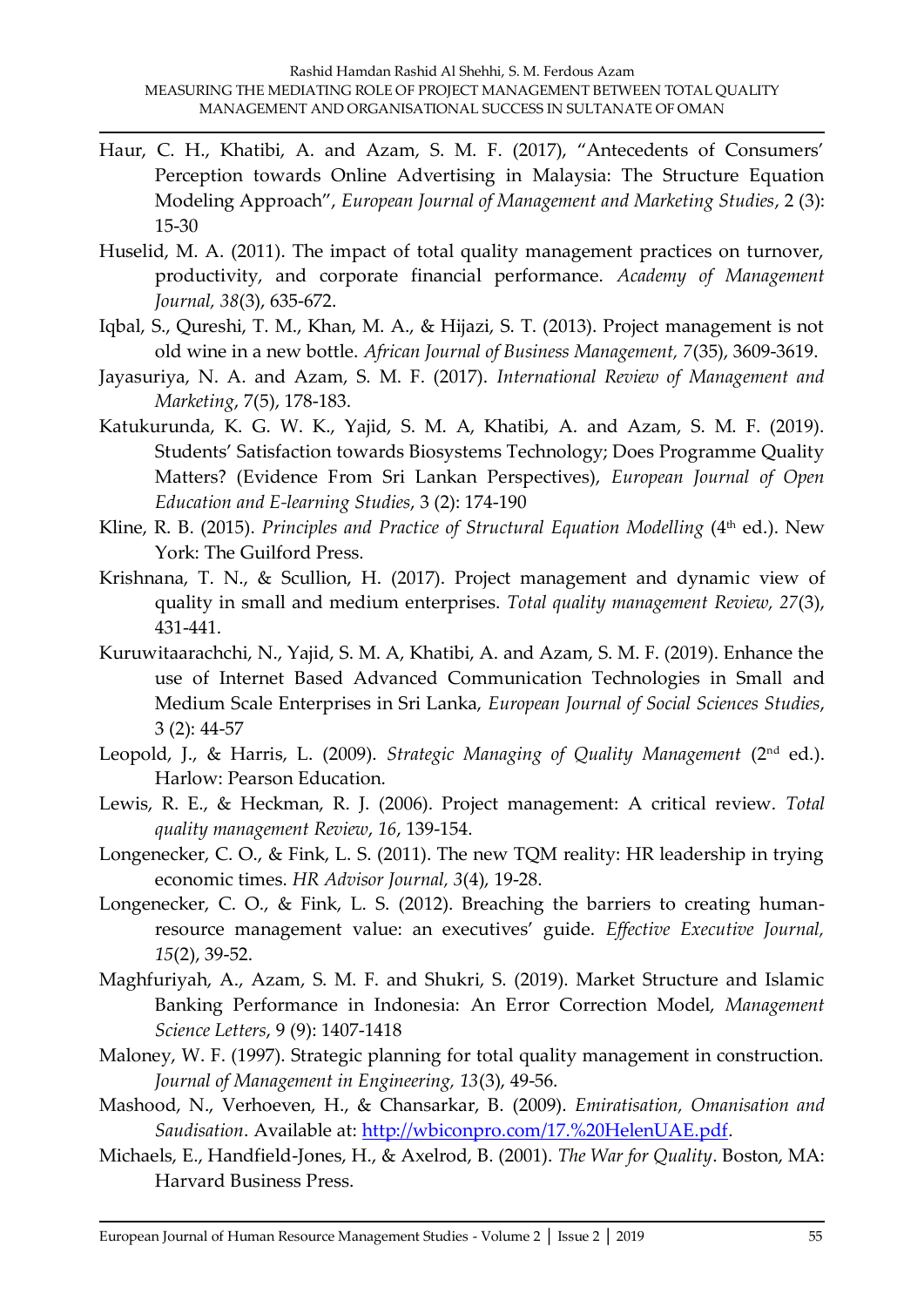- Mohamad, A. A., & Lo, M. C. (2009). Quality management Practice and Organisational Performance. Incentives as Moderator. *Journal of Academic Research in Economics, 1*(2), 229-244.
- Morton, L., & Ashton, C. (2005). Managing quality for competitive advantage, taking a systemic approach to project management. *Strategic HR Review, 4*(5), 28-31.
- Nankervis, A. R., Compton, R. L., & McCarthy, T. E. (2009). *Strategic Total quality management* (6th Ed.). Melbourne: Nelson ITP.
- Nguyen, H. N., Tham, J, Khatibi, A. and Azam, S. M. F. (2019). Enhancing the Capacity of Tax Authorities and its Impact on Transfer Pricing Activities of FDI Enterprises in Ha Noi, Ho Chi Minh, Dong Nai, and Binh Duong Province of Vietnam, *Management Science Letters*, 9 (8): 1299-1310
- Noe, R. A., Hollenbeck, J. R., Gerhart, B., & Wright, P. M. (2010). *Quality Management: Gaining a Competitive Advantage* (7thed.). New York: McGraw-Hill/Irwin.
- North, S. (2011). Finding new roles for existing staff within your Organisation. *Total quality management International Digest, 19*(5), 3-5.
- Pambreni, Y., Khatibi, A., Azam, S. M. F. and Tham, J. (2019). The Influence of Total Quality Management toward Organization Performance, *Management Science Letters*, 9 (9): 1397-1406
- Pushpakumara, W. D. H., Atan, H., Khatib, A., Azam, S. M. F. and Tham, J. (2019). Developing a Framework for Scrutinizing Strategic Green Orientation and Organizational Performance with Relevance to the Sustainability of Tourism Industry, *European Journal of Social Sciences Studies*, 4 (3): 1-18
- Rachmawati, D., Shukri, S., Azam, S. M. F. and Khatibi, A. (2019). Factors Influencing Customers' Purchase Decision of Residential Property in Selangor, Malaysia, *Management Science Letters*, 9 (9): 1341-1348
- Raj, A. B. V., & Kothai, P. S. (2014). Study on the Impact of Total quality management practices in Construction Industry. *The International Journal of Management, 3*(1), 1-22.
- Robert, C. L (2003). *Performance Management: Concepts, Skills, and Exercises*. London: M.E. Sharpe, Inc.
- Saadi, D. (2013). UAE steps on to the global Agriculture and Fisheries stage. Retrieved from http://www.thenational.ae/.../.
- Sheehan, M. (2014). Total quality management and performance: Evidence from small and medium-sized firms. *International Small Business Journal, 32*(5), 545-570.
- Silva, L. M. E. (2014). The State, Unions, and Work Re-Organisation: Lessons from Today's Brazil. *Latin American Perspectives, 41*, 22-41.
- Singh, A., & Sharma, J. (2015). Strategies for project management: a study of select Organisations in the UAE. *International Journal of Organisational Analysis, 23*(3), 337-347.
- Tarofder, A. K. and Azam, S. M. F. and Jalal, A. N. (2017), "Operational or Strategic Benefits: Empirical Investigation of Internet Adoption in Supply Chain Management", *Management Research Review*, 40 (1): 28-52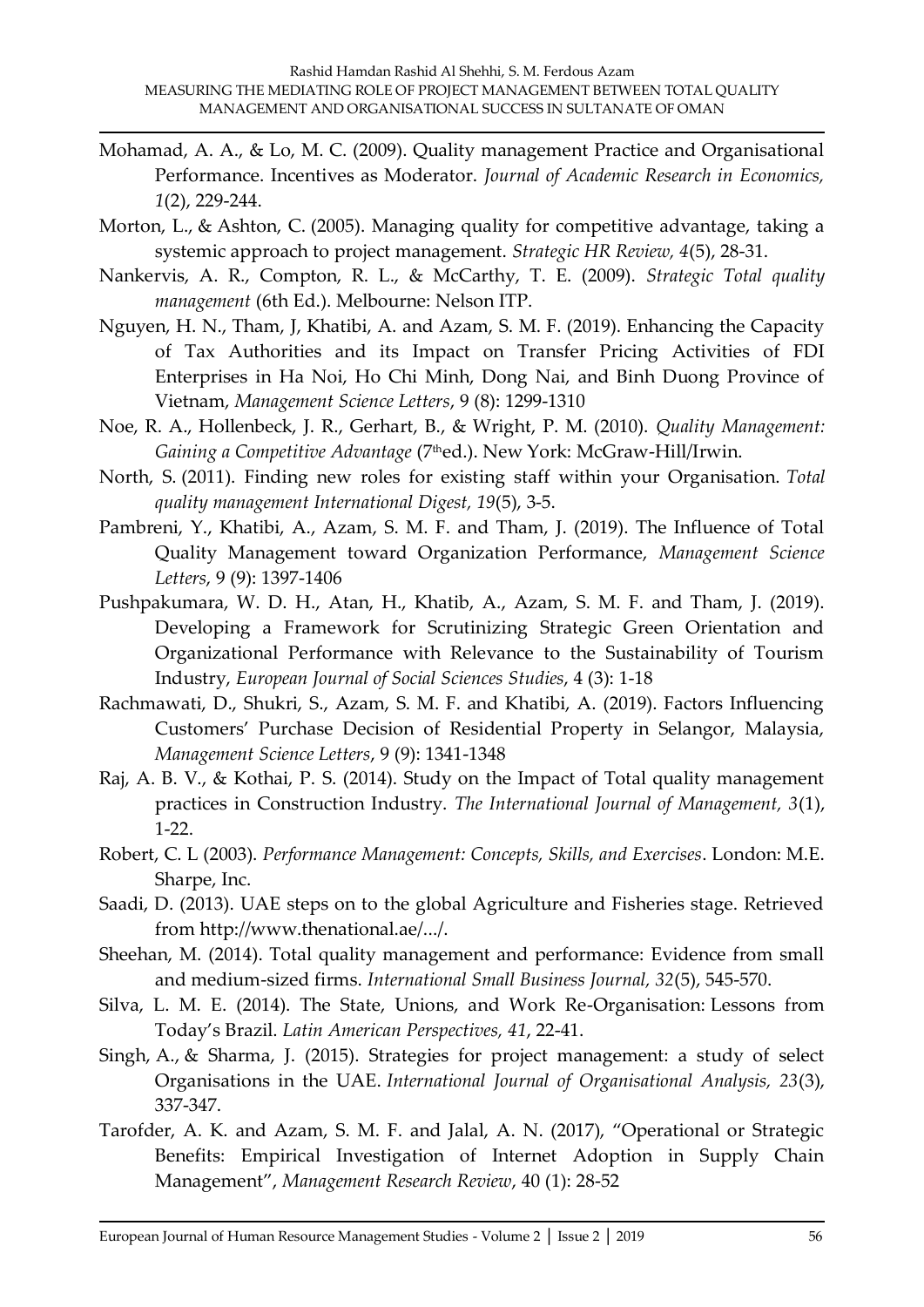- Tarofder, A. K., Haque, A., Hashim, N., Azam, S. M. F. and Sherief, S. R. (2019). Impact of Ecological Factors on Nationwide Supply Chain Performance, *Ekoloji*, 28(107): 695-704
- Tham, J., Yazid, M. S. A, Khatibi, A. A. and Azam, S. M. F. (2017), "Internet and Data Security – Understanding Customer Perception on Trusting Virtual Banking Security in Malaysia", *European Journal of Social Sciences Studies*, 2 (7): 186-207
- Udriyah, U., Tham, J. and Azam, S. M. F. (2019). The Effects of Market Orientation and Innovation on Competitive Advantage and Business Performance of Textile SMEs, *Management Science Letters*, 9 (9): 1419-1428
- Vaiman, V., Scullion, H., & Collings, D. (2012). Project management decision making. *Management Decision*, *50*, 925-941.
- Whelan, E., Collings, D. G., & Donnellan, B. (2010). Managing quality in knowledge‐intensive settings. *Journal of Knowledge Management*, *14*, 486-504.
- Wright, P. M., Snell, S. A., & Dyer, L. (2005). New models of strategic TQM in a global context. *International Journal of Quality Management, 16*, 875.881.
- Yeung, A. K., & Berman, B. (1997). Adding value through quality management: reorienting quality management measurement to drive business performance. *Quality Management, 26*(3), 321-335.